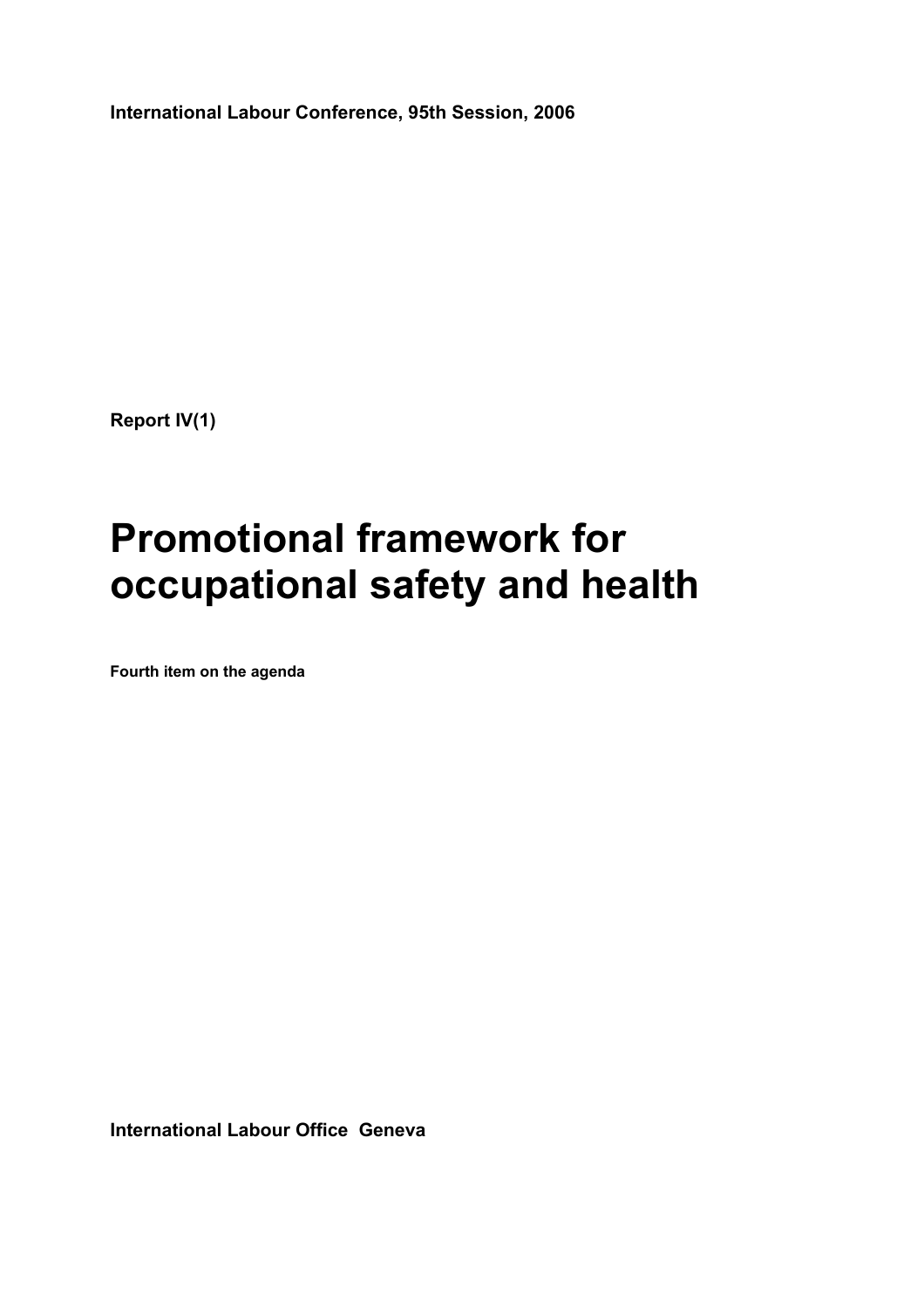ISBN 92-2-116608-2 ISSN 0074-6681

*First edition 2005* 

ILO publications can be obtained through major booksellers or ILO local offices in many countries, or direct from ILO Publications, International Labour Office, CH-1211 Geneva 22, Switzerland. Catalogues or lists of new publications are available free of charge from the above address, or by email: pubvente@ilo.org

Visit our web site: www.ilo.org/publns

Formatted by TTE: reference ILC95-IV(1)-2005-07-0116-3-En.doc Printed by the International Labour Office, Geneva, Switzerland

The designations employed in ILO publications, which are in conformity with United Nations practice, and the presentation of material therein do not imply the expression of any opinion whatsoever on the part of the International Labour Office concerning the legal status of any country, area or territory or of its authorities, or concerning the delimitation of its frontiers.

Reference to names of firms and commercial products and processes does not imply their endorsement by the International Labour Office, and any failure to mention a particular firm, commercial product or process is not a sign of disapproval.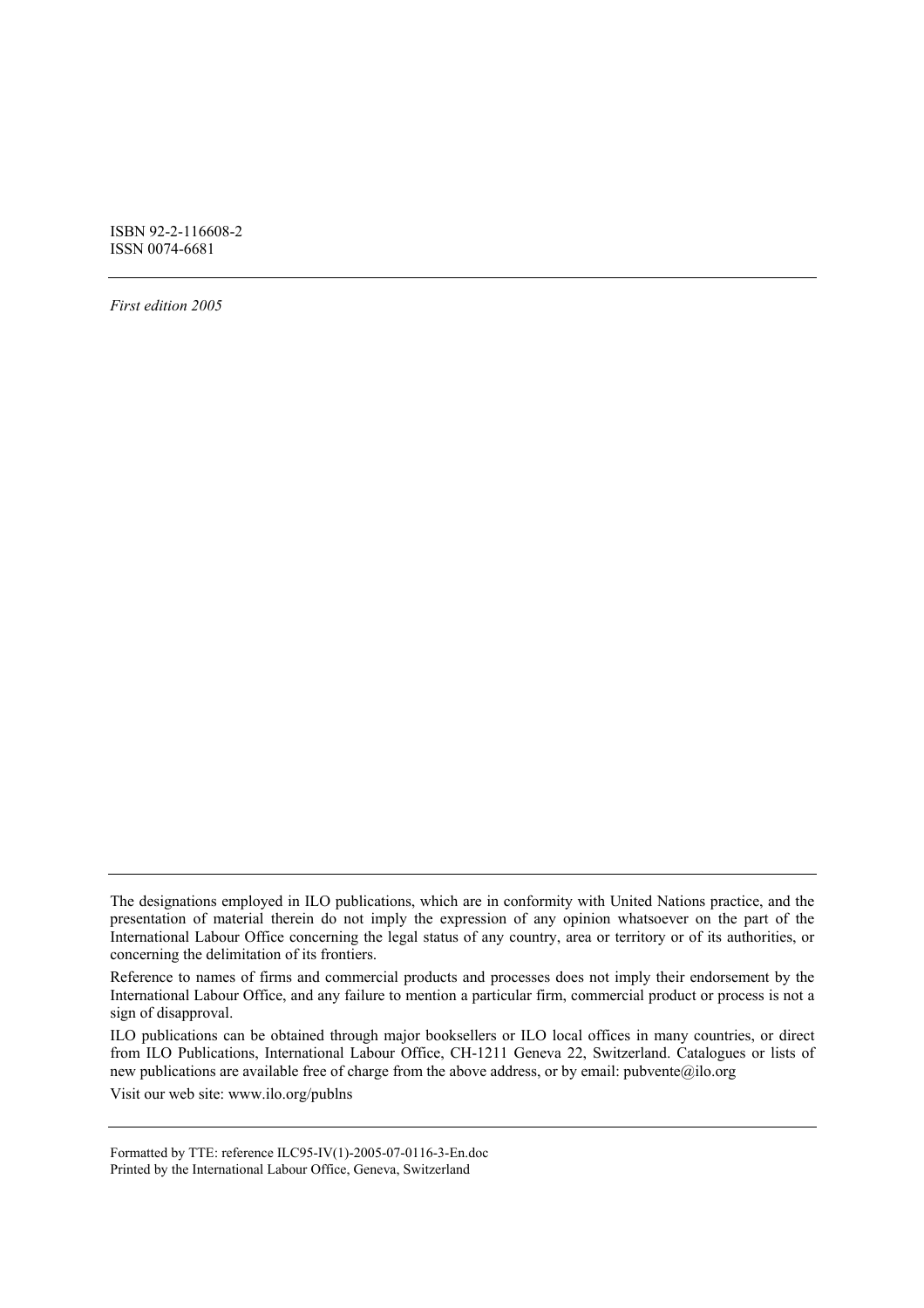# **CONTENTS**

# Page

| Proposed Convention on the Promotional Framework for Occupational Safety |  |
|--------------------------------------------------------------------------|--|
| Proposed Recommendation on the Promotional Framework for Occupational    |  |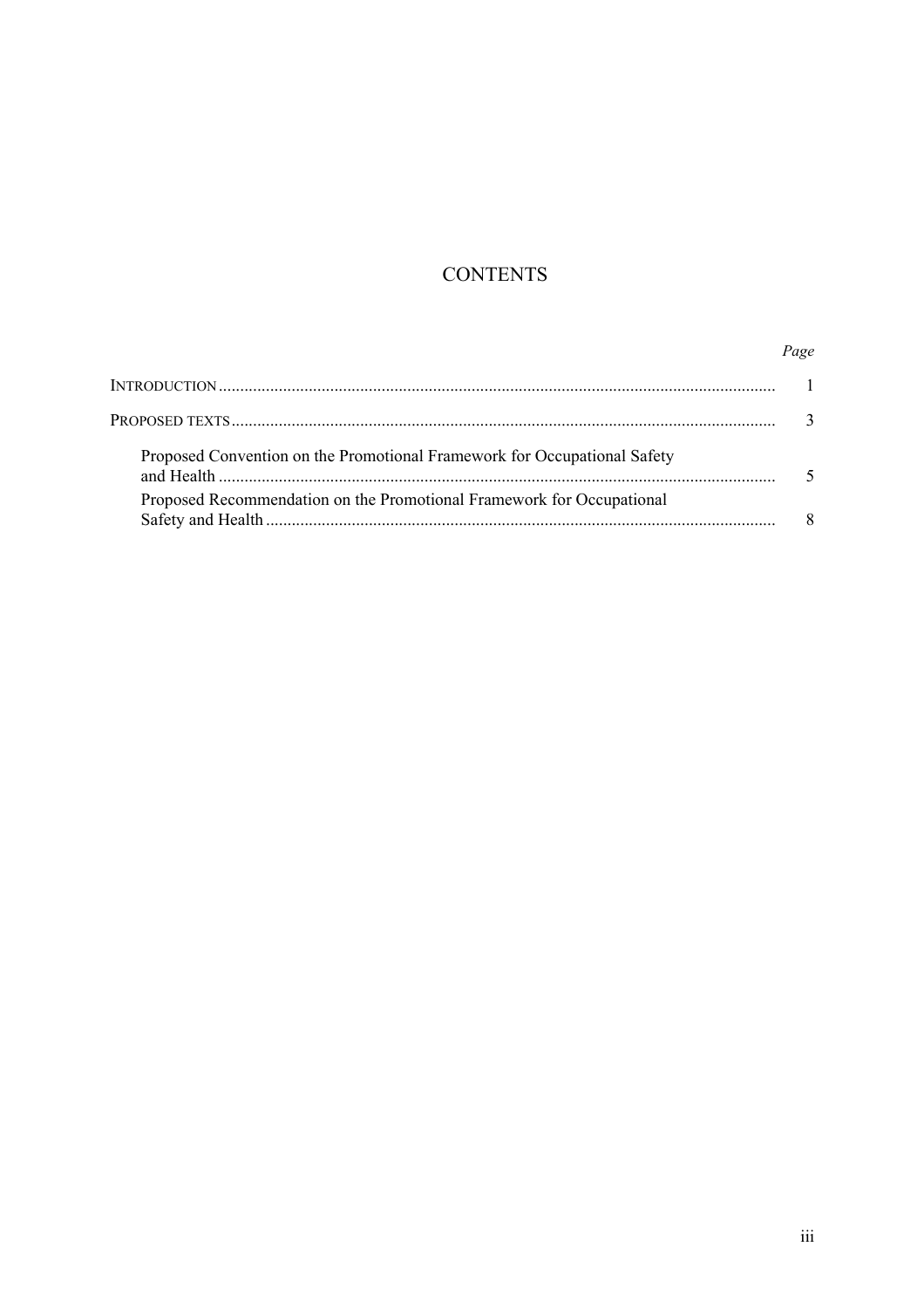# **INTRODUCTION**

On 15 June 2005 the International Labour Conference, meeting in Geneva at its 93rd Session, adopted the following resolution:

The General Conference of the International Labour Organization,

Having adopted the report of the Committee appointed to consider the fourth item on the agenda,

Having in particular approved as general conclusions, with a view to the consultation of Governments, proposals for a Convention and a Recommendation concerning occupational safety and health,

Decides that an item entitled "Occupational safety and health" shall be included in the agenda of its next ordinary session for second discussion with a view to the adoption of a Convention and a Recommendation.

By virtue of this resolution and in accordance with article 39, paragraph 6, of the Standing Orders of the Conference, the Office is required to prepare, on the basis of the first discussion by the Conference, the texts of a proposed Convention and Recommendation. These texts are to be sent to governments and are to reach them not later than two months from the closing of the 93rd Session of the Conference. The purpose of this report is to transmit to governments the proposed texts.

Governments are asked to reply within three months, after consulting the most representative organizations of employers and workers, and to state whether they have any amendments to suggest or comments to make. Under the Standing Orders of the Conference, any amendments or comments on the proposed texts should be sent as soon as possible, and should reach the Office in Geneva no later than 15 November 2005.

Governments which have no amendments or comments to put forward are asked to inform the Office by the same date whether they consider that the proposed texts are a satisfactory basis for discussion by the Conference at its 95th Session in June 2006.

Governments are requested to indicate which organizations of employers and workers they consulted before they finalized their replies pursuant to article 39, paragraph 6, of the Standing Orders. Such consultation is also required by Article  $5(1)(a)$ of the Tripartite Consultation (International Labour Standards) Convention, 1976 (No. 144), for countries which have ratified this Convention. The results of the consultation should be reflected in the governments' replies.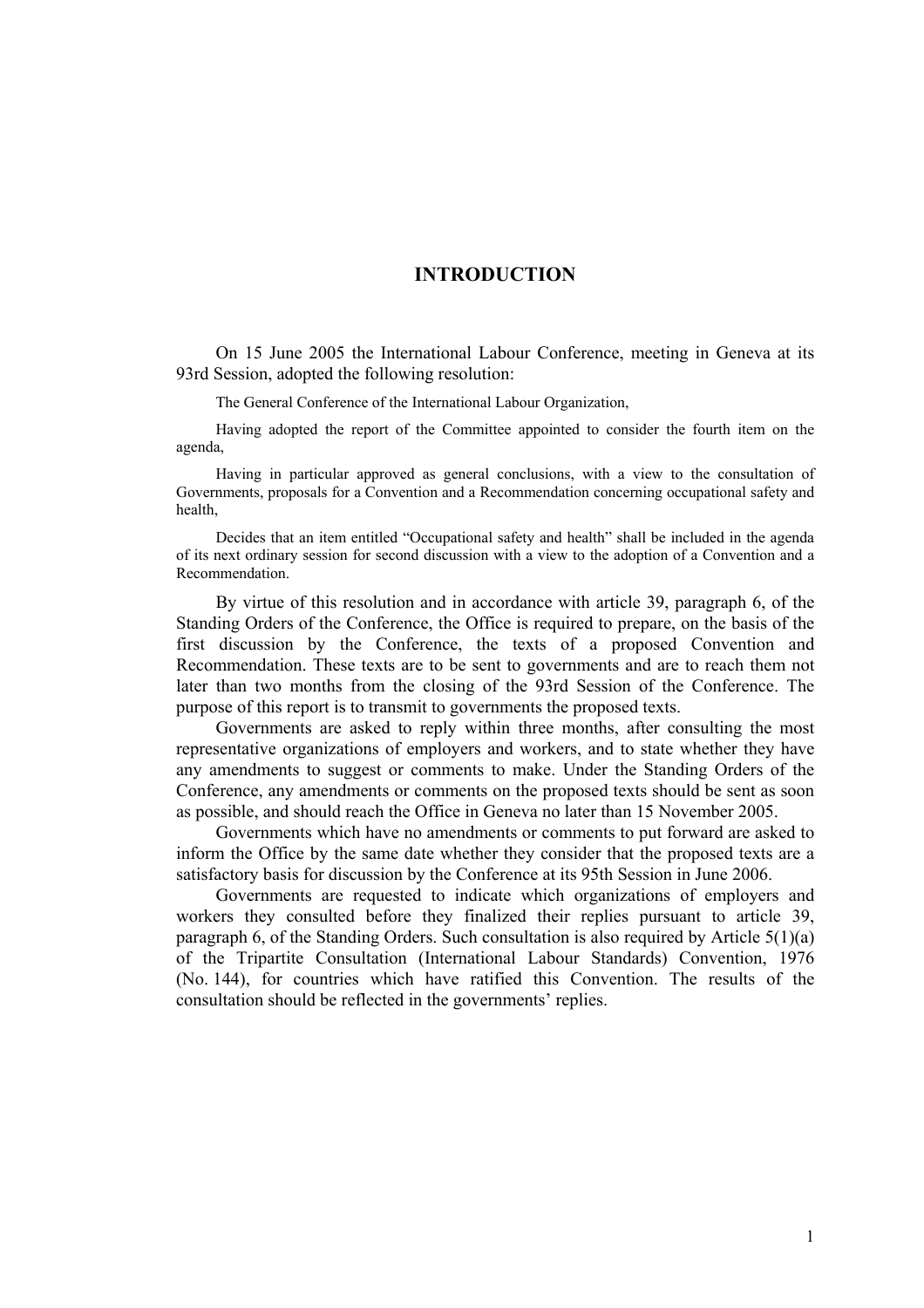# **PROPOSED TEXTS**

The texts of a proposed Convention and Recommendation on the promotional framework for occupational safety and health are given below. These texts are based on the conclusions adopted by the International Labour Conference following the first discussion at its 93rd Session (2005).

The report of the Committee on Safety and Health, appointed by the Conference to consider this item, together with the record of the discussion in plenary session and the conclusions adopted, are contained in the *Provisional Record* of the Conference (*Provisional Record* Nos. 18 and 24). 1

Some drafting changes have been incorporated in the proposed instruments in the interest of greater clarity, to bring the two official language versions of the texts into line with one another or to harmonize certain provisions. Where necessary, they are discussed below and the Office invites comments on these issues.

The Office wishes to draw particular attention to the discussion in the Conference plenary when the report of the Committee was being approved.<sup>2</sup> The Reporter and the Chairperson of the Committee emphasized the spirit of consensus and compromise that had prevailed in the Committee and the desire to reach sensible and practical solutions. The Employers' group, for its part, expressed the view that, while the Employers were disappointed that their proposal for a Declaration had not been agreed to, the proposed new standards, built on the consensus of the 2003 discussion, would go a long way towards fostering political commitment to occupational safety and health and placing this issue high on national agendas. The Workers' group, for its part, stated that the new standards, as currently proposed, did not meet the Workers' expectations on what should be the content of an instrument establishing a promotional framework on occupational safety and health, and considered that the links to the workplace and to some key ILO instruments on occupational safety and health needed to be made more explicit in order to ensure an effective promotion of relevant existing instruments.

In the light of the foregoing and of the discussions in the Committee on these matters, and with a view to achieving tripartite consensus, the Office invites comments on the following questions:

- 1. The articulation of the link between the proposed instruments and relevant existing instruments in the area of occupational safety and health: How can this be best achieved with a view to the promotion of relevant existing instruments? Please comment.
- 2. Should the basic principles governing a national policy on occupational safety and health be included? If so, please specify.

 $\frac{1}{1}$ <sup>1</sup> These texts are reproduced in the *Record of Proceedings* of the 93rd Session of the International Labour Conference. They can also be consulted on the web site of the International Labour Office: www.ilo.org . Requests for copies should be addressed to the Distribution Unit, ILO, CH-1211 Geneva 22. The proposed Conclusions appearing in *Provisional Record* No. 18 were adopted without change.

<sup>2</sup> See *Provisional Record* No. 24, pp. 12-14.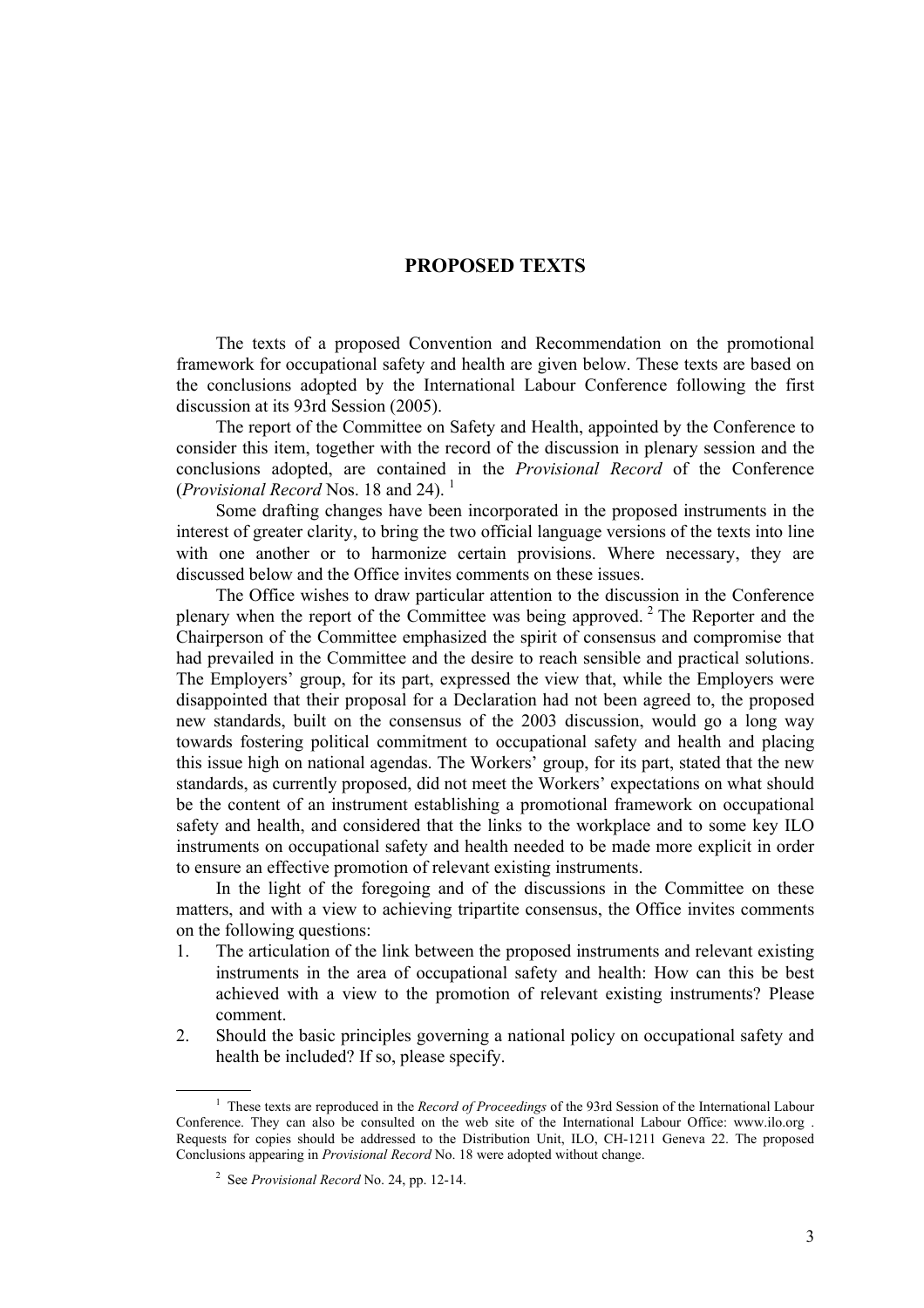3. Concerning workplace measures, should any specific issues of prevention, such as indication of rights, duties and responsibilities, information and training, and workplace safety and health committees, be included? If so, please specify.

The Office also invites comments on how the draft instruments could be further improved, including whether text should be modified, added to or deleted and in which of the instruments proposed text should best be placed.

#### **Proposed Convention**

### TITLE OF THE CONVENTION

The Global Occupational Safety and Health Strategy adopted at the 2003 International Labour Conference called for the development of a new instrument establishing a promotional framework in the area of occupational safety and health. The Office report for the 2005 International Labour Conference was therefore entitled "Promotional framework for occupational safety and health". Against this background and in view of the general agreement on the purpose of the new instrument, it is suggested that the term "Promotional framework for occupational safety and health" be included in the titles of the proposed Convention and Recommendation.

#### PREAMBLE

#### *(Point 3 of the conclusions)*

The Office has established a preambular text that incorporates point 3 of the conclusions. The reference to the ILO Constitution has been elaborated and modelled on preambles in previous Conventions, and the short title "Promotional Framework for Occupational Safety and Health Convention<sup>"</sup> is suggested (see comment above).

#### IV. NATIONAL SYSTEM

# *Article 4*

#### *(Point 9(2)(a) of the conclusions)*

In Article 4, the Office understands that the amended and finally adopted text was intended to provide for flexibility as to the means of implementation of the national system. The adopted formulation of clause  $2(a)$  was therefore slightly modified by replacing the word "and" with "or any" after the words "collective agreements". The Office notes, however, that the standard formulation used in ILO instruments is "laws and regulations, or collective agreements, or any other relevant instruments".

#### **Proposed Recommendation**

III. NATIONAL PROFILE

#### *Paragraph 9*

# *(Point 18(2) of the conclusions)*

Paragraph 9 of the Recommendation, in specifying the information to be included in the national profile, lists the elements of the national system described in the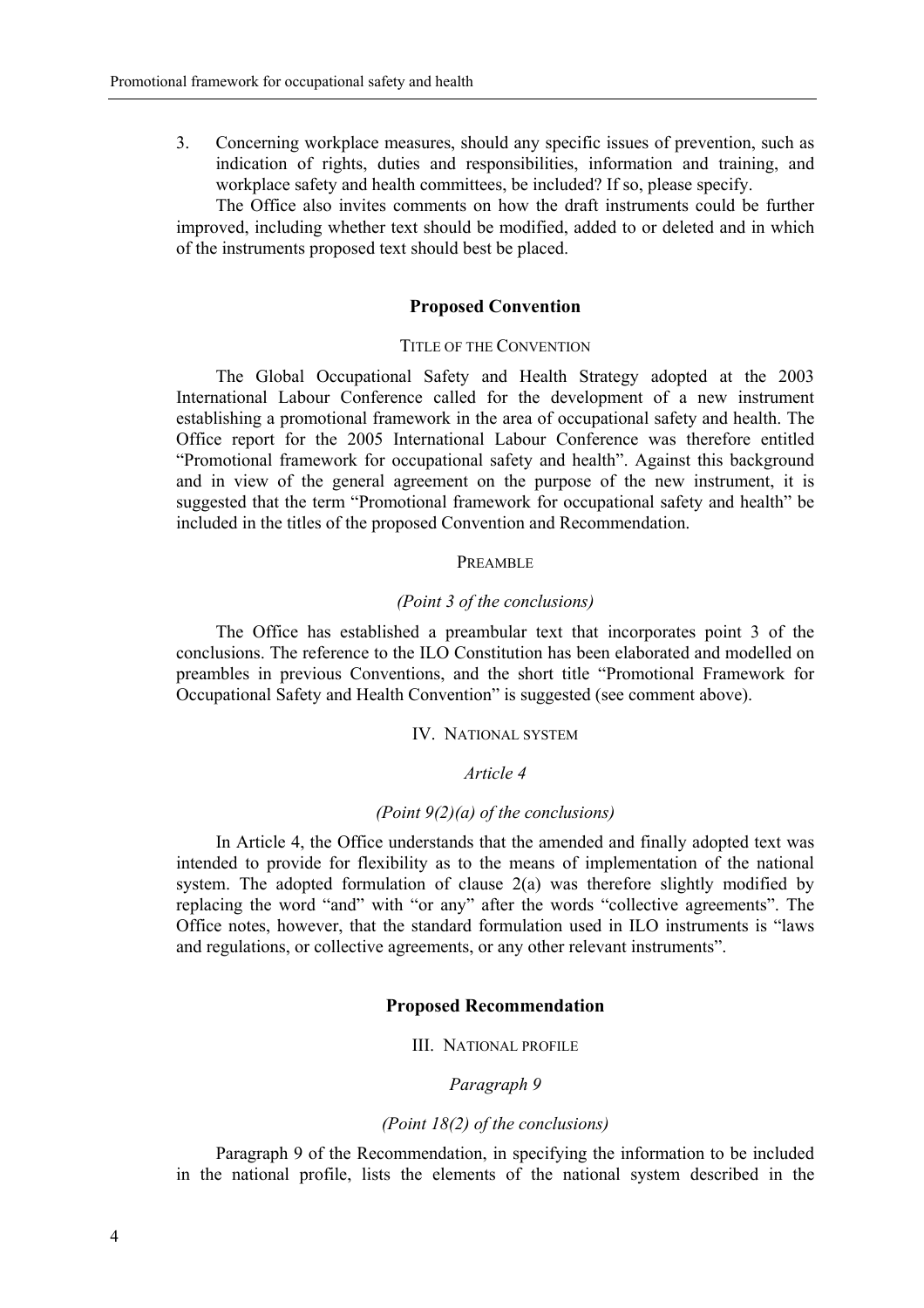Convention for greater clarity, instead of making a reference to Article 4, paragraph 2, of the Convention.

#### **ANNEX**

#### *(Annex in the conclusions)*

In the annex to the Recommendation, the Employment Injury Benefits Convention, 1964 (No. 121), and its accompanying Recommendation (No. 121), have been added. These instruments are relevant, as the texts of the proposed Convention and Recommendation refer to insurance schemes covering occupational accidents and diseases. They also include provisions for the prevention of occupational accidents and diseases and a list of occupational diseases. A title has been added to the list of relevant ILO instruments contained in the annex based on guidance provided in the *Manual for drafting ILO instruments*. 3

#### **Proposed Convention on the Promotional Framework for Occupational Safety and Health**

The General Conference of the International Labour Organization,

- Having been convened at Geneva by the Governing Body of the International Labour Office, and having met in its Ninety-fifth Session on 30 May 2006,
- Recalling that the protection of workers against sickness, disease and injury arising out of their employment is one of the core tasks assigned to the International Labour Organization under its Constitution, and
- Noting paragraph  $III(g)$  of the Philadelphia Declaration which provides that the International Labour Organization has the solemn obligation to further among the nations of the world programmes which will achieve adequate protection for the life and health of workers in all occupations, and
- Noting the Occupational Safety and Health Convention, 1981 (No. 155), and the Occupational Safety and Health Recommendation, 1981 (No. 164), and
- Recalling that the promotion of occupational safety and health is part of the International Labour Organization's core objective of decent work for all, and
- Recalling the Conclusions concerning occupational safety and health adopted by the 91st Session (2003) of the International Labour Conference, in particular the priority to be given to occupational safety and health in national agendas, and
- Stressing the importance of the continuous promotion of a national preventative safety and health culture, and
- Having decided upon the adoption of certain proposals on occupational safety and health, which is the fourth item on the agenda of the session, and
- Having determined that these proposals shall take the form of an international Convention;

 <sup>3</sup> <sup>3</sup> The *Manual for drafting ILO instruments* can be consulted at the web site of the International Labour Office at www.ilo.org/public/english/bureau/leg/man.pdf .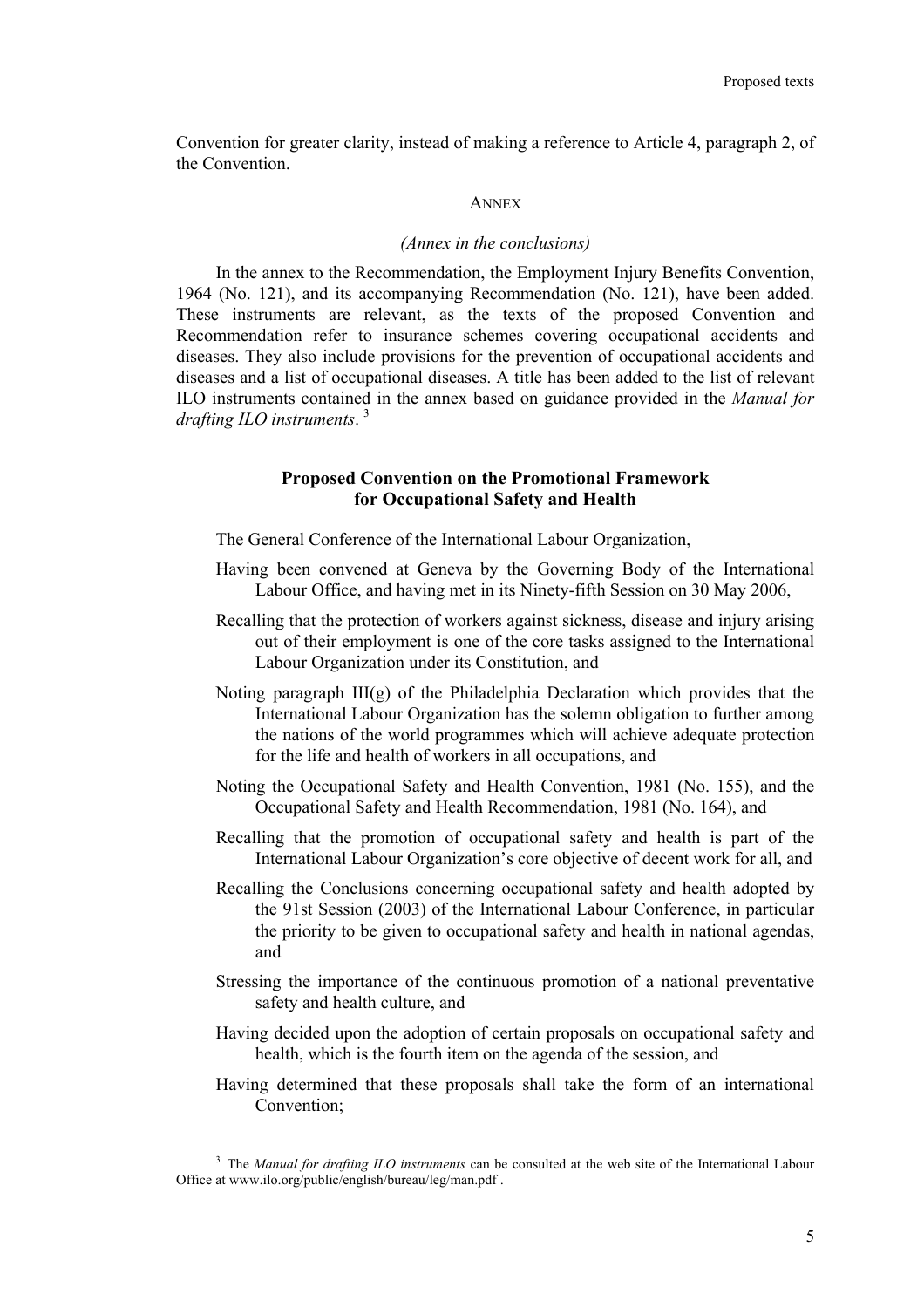adopts this day of June two thousand and six the following Convention, which may be cited as the Promotional Framework for Occupational Safety and Health Convention, 2006.

#### I. DEFINITIONS

# *Article 1*

For the purpose of this Convention:

- (a) the term "national policy" refers to the national policy on occupational safety and health and the working environment developed in accordance with the principles of Article 4 of the Occupational Safety and Health Convention, 1981 (No. 155);
- $(b)$  the term "national system for occupational safety and health" refers to the infrastructure which provides the main framework for implementing national programmes on occupational safety and health;
- $(c)$  the term "national programme on occupational safety and health" refers to any national programme that includes objectives, priorities and means of action formulated to improve occupational safety and health, to be achieved in a predetermined time frame;
- (d) the term "a national preventative safety and health culture" refers to a culture in which the right to a safe and healthy working environment is respected at all levels, where governments, employers and workers actively participate in securing a safe and healthy working environment through a system of defined rights, responsibilities and duties, and where the principle of prevention is accorded the highest priority.

### II. OBJECTIVE

#### *Article 2*

Each Member which ratifies this Convention shall take active steps towards achieving progressively a safer and healthier working environment through national programmes on occupational safety and health by taking into account the principles in relevant ILO instruments on occupational safety and health.

#### III. NATIONAL POLICY

# *Article 3*

1. Each Member shall promote a safe and healthy working environment by formulating a national policy.

2. Each Member shall promote continuous improvement of occupational safety and health by the development, on a tripartite basis, of a national policy, national system and national programme.

3. Each Member shall promote and advance, at all relevant levels, the right of workers to a safe and healthy working environment.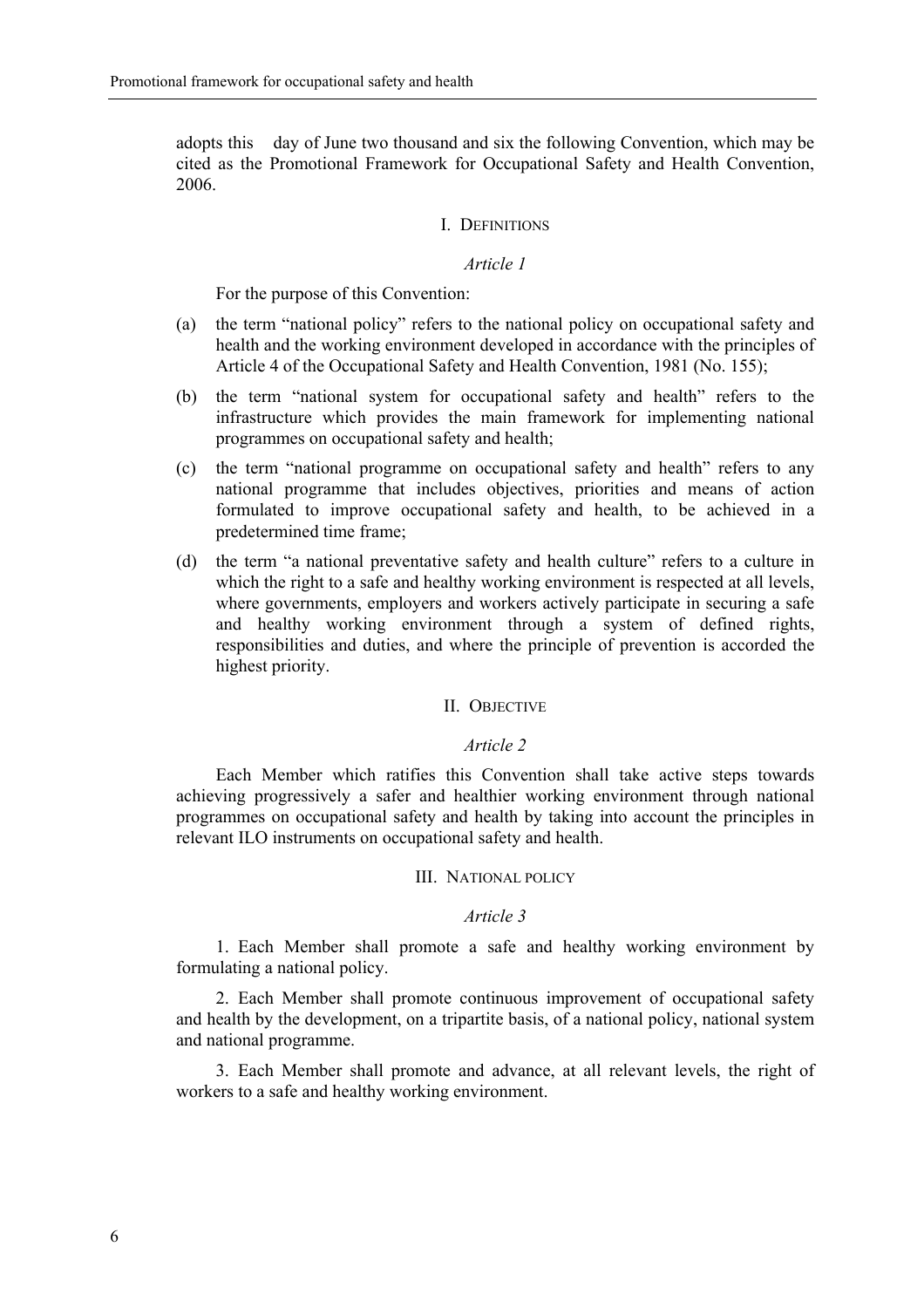# IV. NATIONAL SYSTEM

# *Article 4*

1. Each Member shall establish, maintain, progressively develop and periodically review a national system for occupational safety and health, in consultation with representative organizations of employers and workers.

2. The national system for occupational safety and health shall include among others:

- (a) laws, regulations, collective agreements or any other relevant instrument on occupational safety and health;
- (b) an authority or body, or authorities or bodies responsible for occupational safety and health, designated in accordance with national law and practice;
- (c) mechanisms for ensuring compliance with national laws and regulations, including systems of inspection; and
- (d) arrangements to promote, at the level of the undertaking, cooperation between management, workers and their representatives as an essential element of workplace-related prevention measures.

3. The national system for occupational safety and health shall include, where appropriate:

- (a) information and advisory services on occupational safety and health;
- (b) the provision of occupational safety and health training;
- (c) occupational health services in accordance with national law and practice;
- (d) research on occupational safety and health;
- (e) a mechanism for the collection and analysis of data on occupational accidents and diseases, taking into account relevant ILO instruments;
- (f) provisions for collaboration with relevant insurance schemes covering occupational accidents and diseases; and
- (g) support mechanisms for a progressive improvement of occupational safety and health conditions in micro-, small and medium-sized enterprises.

# V. NATIONAL PROGRAMME

#### *Article 5*

1. Each Member shall formulate, implement, monitor and periodically review a national programme on occupational safety and health in consultation with representative organizations of employers and workers.

2. The national programme shall:

- (a) contribute to the protection of workers by minimizing work-related hazards and risks, in accordance with national law and practice, in order to reduce work-related deaths, injuries and diseases;
- (b) be formulated and reviewed on the basis of analysis of the national situation on occupational safety and health, including the national system for occupational safety and health;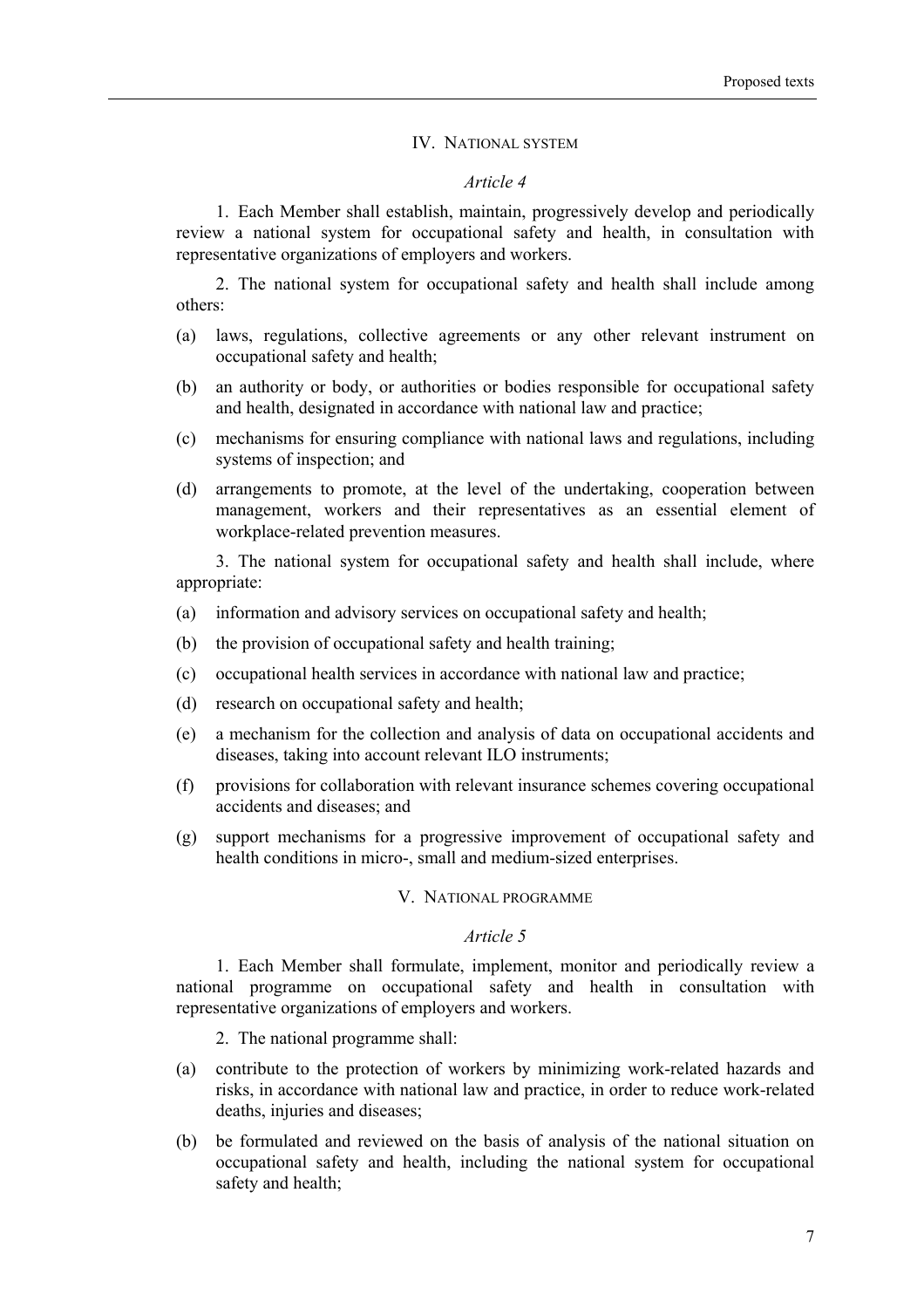- (c) promote the development of a national preventative safety and health culture;
- (d) include targets and indicators of progress; and
- (e) be supported, where possible, by other complementary national programmes and plans which will assist in achieving the objective of a safer and healthier working environment.

3. The national programme shall be widely publicized and, to the extent possible, endorsed and launched by the highest national authorities.

# **Proposed Recommendation on the Promotional Framework for Occupational Safety and Health**

The General Conference of the International Labour Organization,

- Having been convened at Geneva by the Governing Body of the International Labour Office, and having met in its Ninety-fifth Session on 30 May 2006,
- Having decided upon the adoption of certain proposals on occupational safety and health, which is the fourth item of the agenda of the session, and
- Having determined that these proposals shall take the form of a Recommendation supplementing the Promotional Framework on Occupational Safety and Health Convention, 2006 (hereinafter referred to as "the Convention");

adopts this day of June of the year two thousand and six the following Recommendation, which may be cited as the Promotional Framework for Occupational Safety and Health Recommendation, 2006.

# I. NATIONAL SYSTEM

1. In establishing, maintaining, progressively developing and periodically reviewing the national system for occupational safety and health defined in Article 1(b) of the Convention, Members may extend the consultations provided for in Article 4 of the Convention to other interested parties.

2. With a view to reducing work-related deaths, injuries and diseases, the national system should provide appropriate measures for the protection of all workers, in particular workers in high-risk sectors and of vulnerable workers, such as those in the informal economy, migrant and young workers.

3. In promoting a national preventative safety and health culture, Members should seek:

- (a) to raise awareness in the workplace and public awareness on occupational safety and health through national campaigns linked, where appropriate, with international initiatives;
- (b) to promote mechanisms for delivery of occupational safety and health education and training, in particular for management, supervisors, workers and their representatives and government officials responsible for safety and health;
- (c) to introduce occupational safety and health concepts in educational and vocational training programmes;
- (d) to facilitate the exchange of occupational safety and health statistics and data between relevant authorities, employers, workers and their representatives;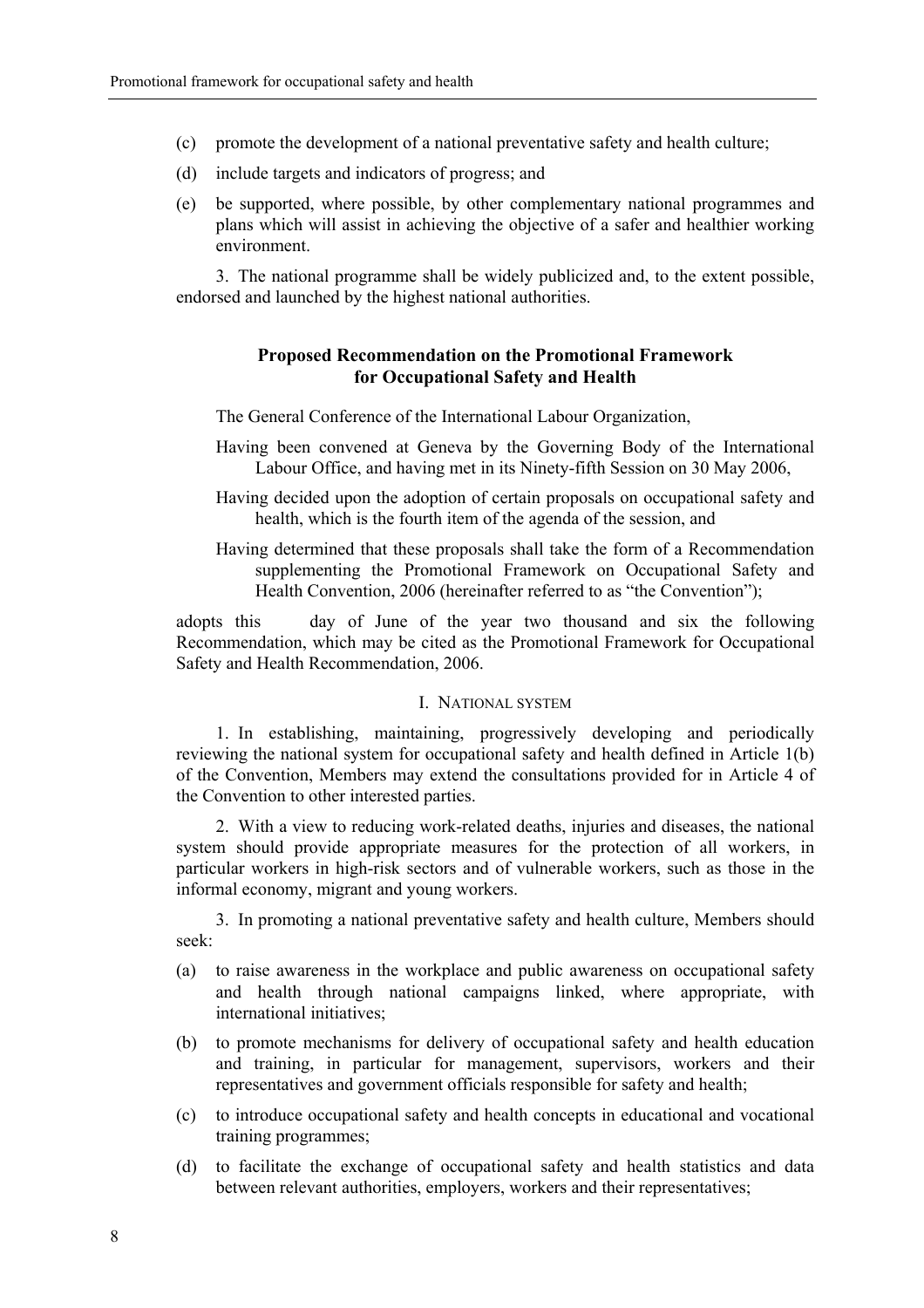- (e) to provide information and advice to employers and workers and promote or facilitate cooperation between them and their organizations with a view to eliminating or reducing hazards;
- (f) to promote, at the level of the workplace, the establishment of safety and health policies and joint safety and health committees and the designation of workers' safety representatives, in accordance with national law and practice; and
- (g) to address the constraints of micro-, small and medium-sized enterprises and contractors in the implementation of occupational safety and health policies and regulations, in accordance with national law and practice.

4. Members should promote the management systems approach to occupational safety and health, such as that set out in the *Guidelines on occupational safety and health management systems (ILO-OSH 2001)*.

# II. NATIONAL PROGRAMME

5. In formulating and reviewing the national programme on occupational safety and health defined in Article 1(c) of the Convention, Members may extend the consultations provided for in Article 5 of the Convention to other interested parties.

6. The national programme on occupational safety and health should be coordinated, where appropriate, with other national programmes and plans, such as those relating to public health and economic development.

7. In formulating and reviewing the national programme on occupational safety and health, and without prejudice to their obligations under Conventions which they have ratified, Members should take into account the international labour Conventions and Recommendations listed in the annex.

# III. NATIONAL PROFILE

8. Members should prepare and regularly update a national profile which summarizes the existing situation on occupational safety and health and the progress that has been made in achieving a safer and healthier working environment. The profile should be used as a basis for formulating and reviewing the national programme.

9. The national profile on occupational safety and health should include information on the following elements, where appropriate:

- (a) laws, regulations, collective agreements or any other relevant instrument on occupational safety and health;
- (b) authority or body, or authorities or bodies responsible for occupational safety and health, designated in accordance with national law and practice;
- (c) mechanisms for ensuring compliance with national laws and regulations, including systems of inspection;
- (d) arrangements to promote, at the level of the undertaking, cooperation between management, workers and their representatives as an essential element of workplace-related prevention measures;
- (e) information and advisory services on occupational safety and health;
- (f) the provision of occupational safety and health training;
- (g) occupational health services in accordance with national law and practice;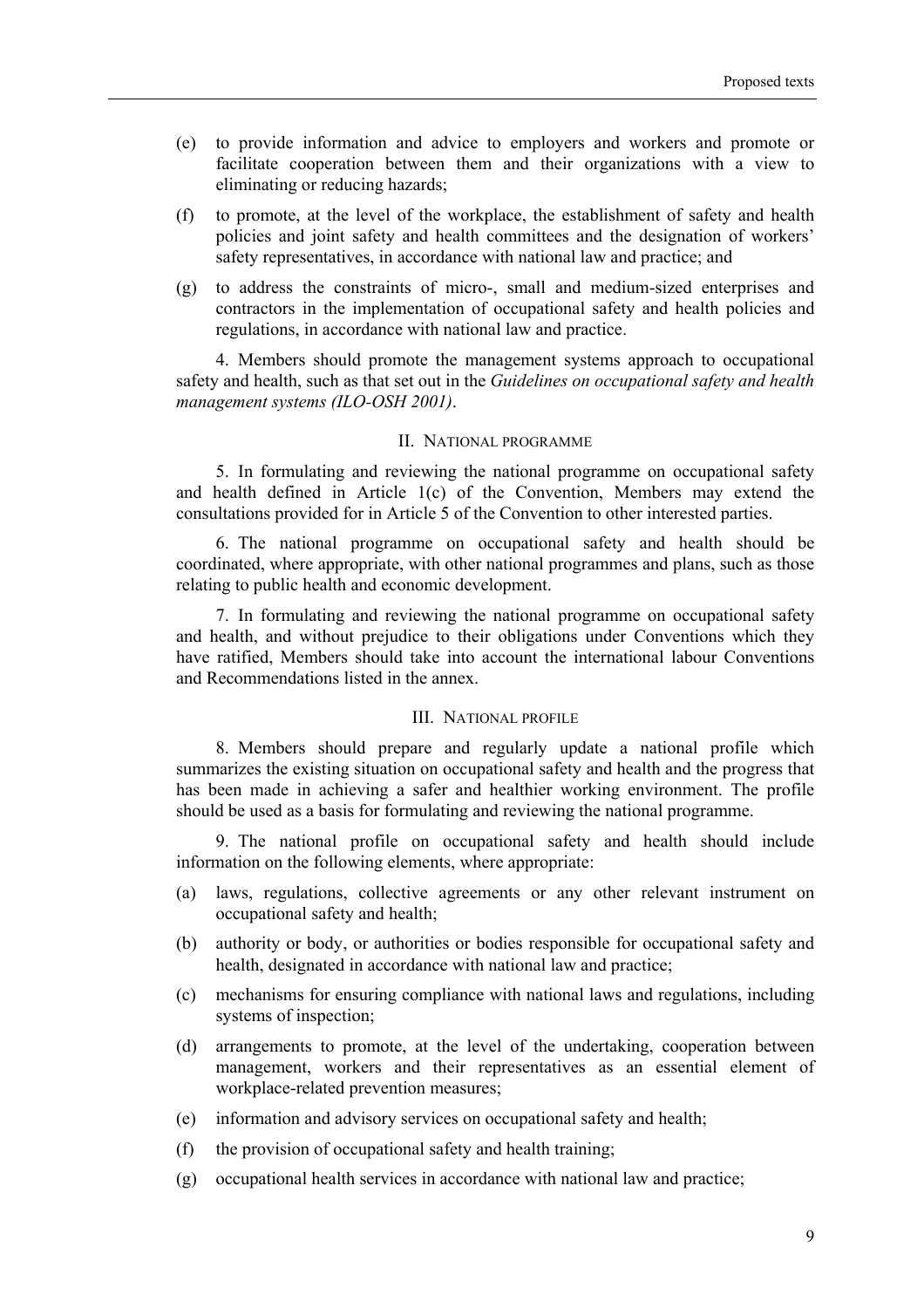- (h) research on occupational safety and health;
- (i) the mechanism for the collection and analysis of data on occupational accidents and diseases, taking into account relevant ILO instruments;
- (j) provisions for collaboration with relevant insurance schemes covering occupational accidents and diseases;
- (k) support mechanisms for a progressive improvement of occupational safety and health conditions in micro-, small and medium-sized enterprises;
- (l) coordination and collaboration mechanisms at national and enterprise levels, including national programme review mechanisms;
- (m) technical standards, codes of practice and guidelines on occupational safety and health;
- (n) educational and awareness-raising structures including promotional initiatives;
- (o) specialized technical, medical and scientific institutions with linkages to various aspects of occupational safety and health, including research institutes and laboratories concerning occupational safety and health;
- (p) persons engaged in the area of occupational safety and health, such as inspectors, officers, occupational physicians and hygienists;
- (q) occupational accident and disease statistics;
- (r) occupational safety and health policies and programmes of organizations of employers and workers;
- (s) regular or ongoing activities related to occupational safety and health, including international collaboration;
- (t) financial and budgetary resources with regard to occupational safety and health; and
- (u) related data addressing, for example, demography, literacy, economy and employment, as available, as well as any other relevant information.

# IV. INTERNATIONAL EXCHANGE OF INFORMATION

10. The International Labour Organization should:

- (a) facilitate the exchange of information on national policies, systems and programmes on occupational safety and health, including good practices and innovative approaches, and the identification of new and emerging hazards and risks in the workplace; and
- (b) inform on progress made in achieving a safer and healthier working environment.

#### V. UPDATING OF THE ANNEX

11. The list annexed to this Recommendation should be reviewed and updated by the Governing Body of the International Labour Office. Any new list so established shall be adopted by the Governing Body and shall replace the preceding list after having been communicated to the Members of the International Labour Organization.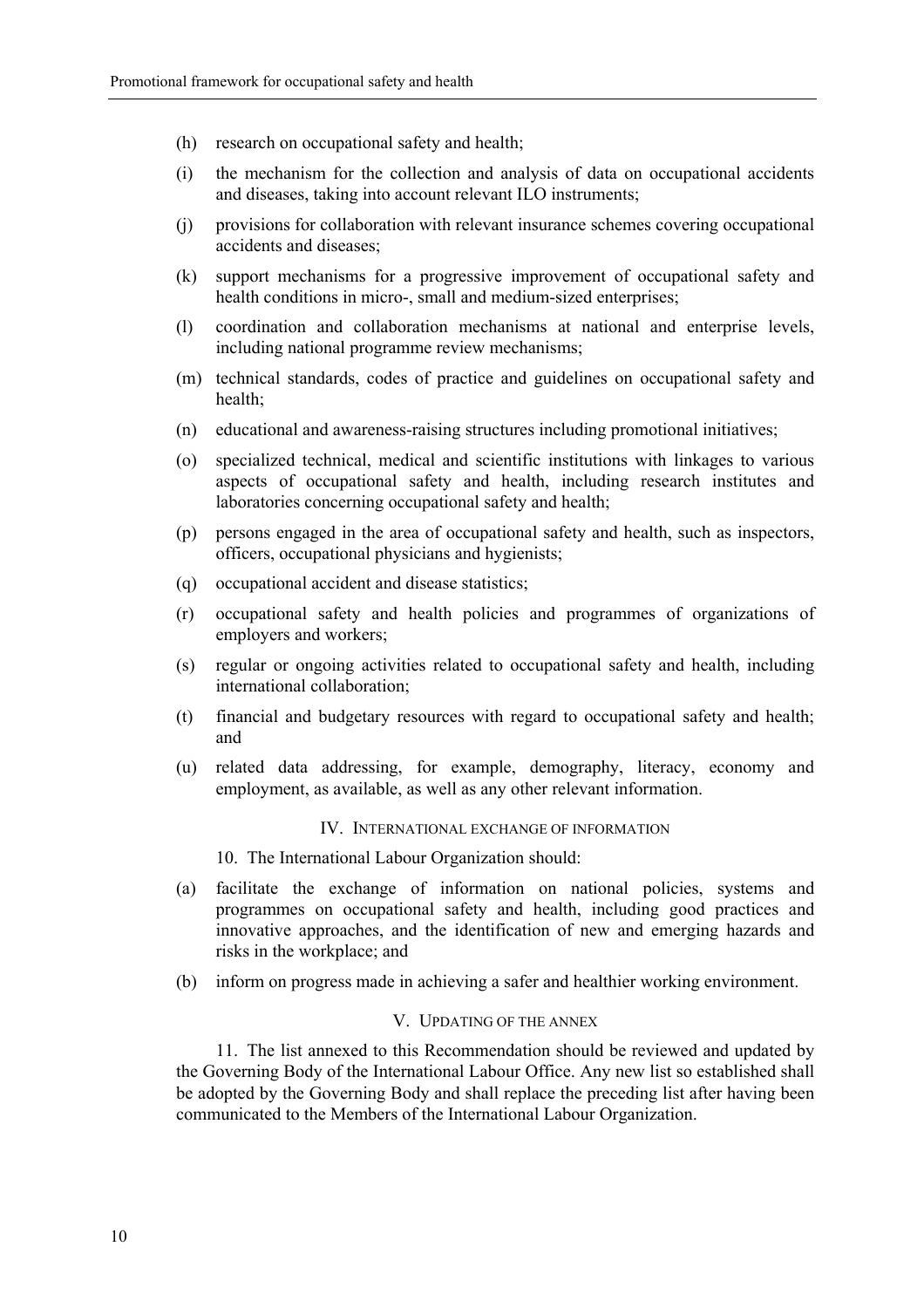# ANNEX

# **List of ILO instruments relevant to the promotional framework for occupational safety and health**

I. CONVENTIONS

Labour Inspection Convention, 1947 (No. 81) Radiation Protection Convention, 1960 (No. 115) Hygiene (Commerce and Offices) Convention, 1964 (No. 120) Employment Injury Benefits Convention, 1964 (No. 121) Labour Inspection (Agriculture) Convention, 1969 (No. 129) Occupational Cancer Convention, 1974 (No. 139) Working Environment (Air Pollution, Noise and Vibration) Convention, 1977 (No. 148) Occupational Safety and Health (Dock Work) Convention, 1979 (No. 152) Occupational Safety and Health Convention, 1981 (No. 155) Occupational Health Services Convention, 1985 (No. 161) Asbestos Convention, 1986 (No. 162) Safety and Health in Construction Convention, 1988 (No. 167) Chemicals Convention, 1990 (No. 170) Prevention of Major Industrial Accidents Convention, 1993 (No. 174) Safety and Health in Mines Convention, 1995 (No. 176) Protocol of 1995 to the Labour Inspection Convention, 1947 (No. 81) Safety and Health in Agriculture Convention, 2001 (No. 184) Protocol of 2002 to the Occupational Safety and Health Convention, 1981 (No. 155) II. RECOMMENDATIONS Labour Inspection Recommendation, 1947 (No. 81)

Labour Inspection (Mining and Transport) Recommendation, 1947 (No. 82) Protection of Workers' Health Recommendation, 1953 (No. 97) Welfare Facilities Recommendation, 1956 (No. 102) Radiation Protection Recommendation, 1960 (No. 114) Workers' Housing Recommendation, 1961 (No. 115) Hygiene (Commerce and Offices) Recommendation, 1964 (No. 120) Employment Injury Benefits Recommendation, 1964 (No. 121) Labour Inspection (Agriculture) Recommendation, 1969 (No. 133) Occupational Cancer Recommendation, 1974 (No. 147) Working Environment (Air Pollution, Noise and Vibration) Recommendation, 1977 (No. 156) Occupational Safety and Health (Dock Work) Recommendation, 1979 (No. 160)